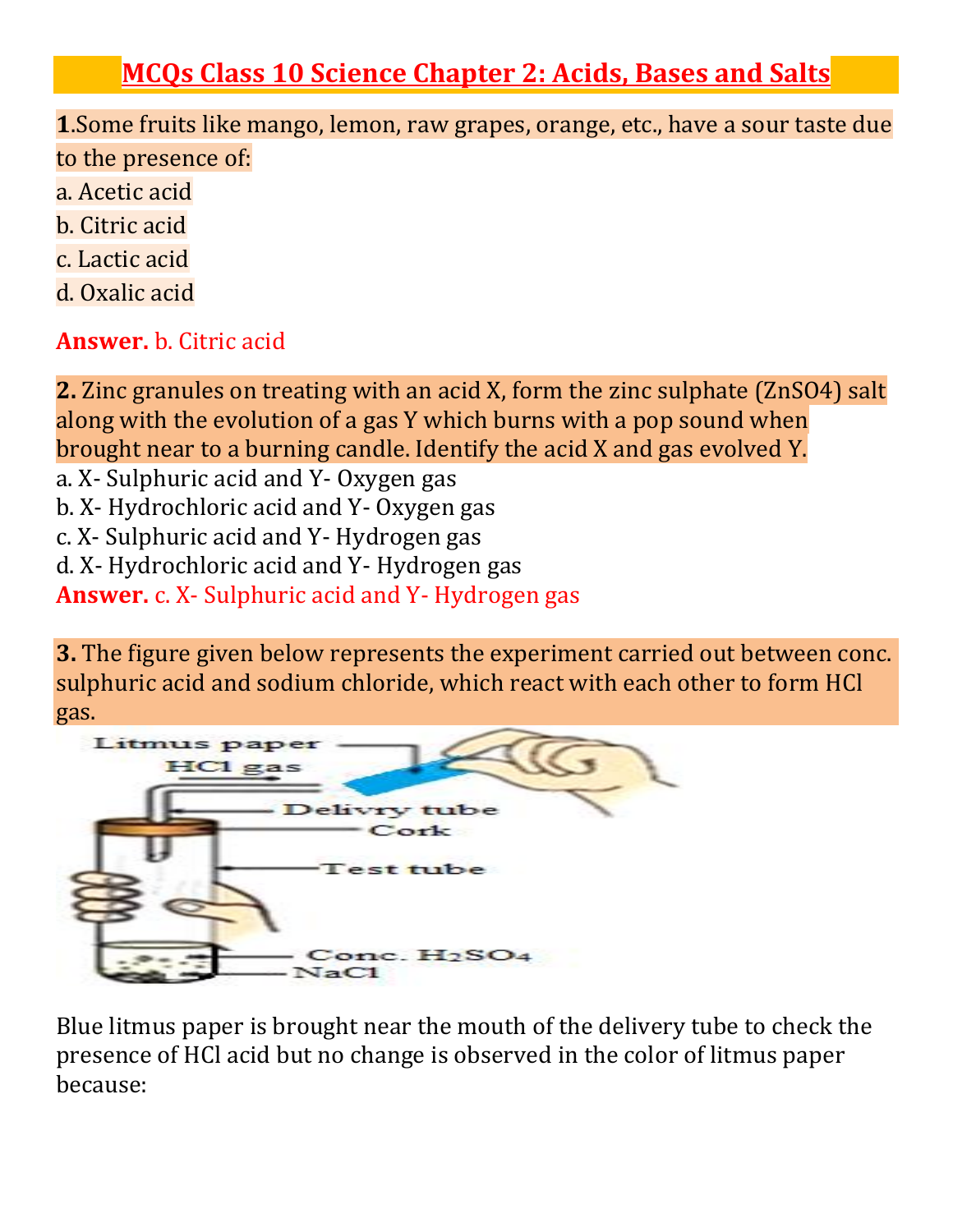a. The litmus paper used is dry

b. The litmus paper used is moist

c. Blue litmus paper does not change its color with an acid

d. The litmus paper is kept very close to the mouth of the delivery tube

**Answer.** a. The litmus paper used is dry

### **4.** Which of the following phenomena occur, when a small amount of acid is added to water?

i. Ionisation ii. Neutralisation iii. Dilution iv. Salt formation a. (i) and (ii)  $b.$  (i) and (iii) c. (ii) and (iii) d. (ii) and (iv) **Answer.** b. (i) and (iii) **5.** Which of the following indicators turn red in an acidic solution? i. Phenolphthalein ii. Litmus iii. Turmeric iv. Methyl orange Choose the correct option: a. (i) and (ii)

- $b.$  (ii) and (iii)
- c. Only (ii)
- d. (ii) and (iv) **Answer.** d. (ii) and (iv)

#### **6.** Dilute acid does not produce carbon dioxide on being treated with:

a. Marble b. Lime c. Baking soda d. Limestone

**Answer.** b. Lime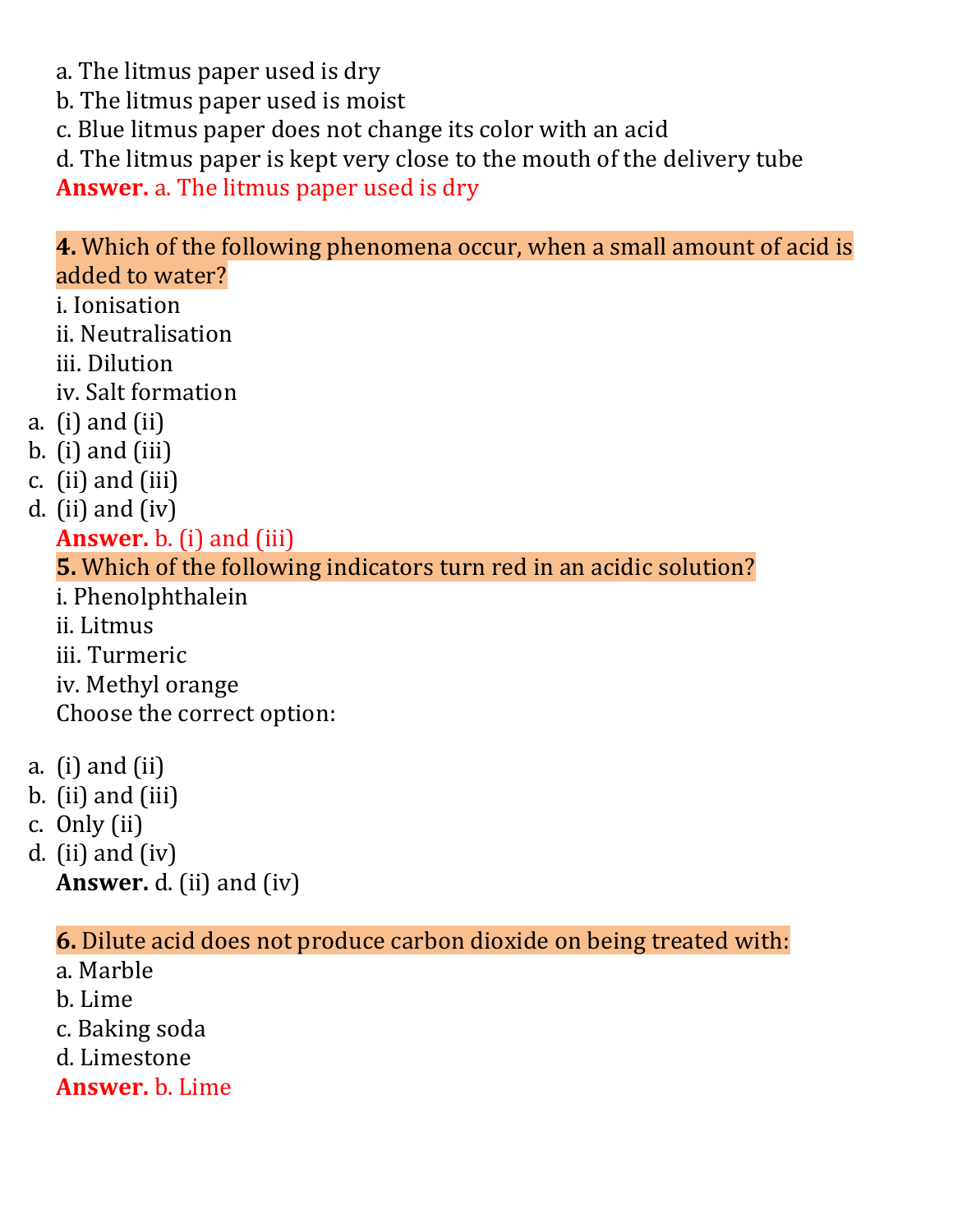**7.** The sample of soil from a particular place was tested for its pH value. It came out to be 5. Which one of the following should be added to the soil to make it suitable for the plant growth?

i. Calcium chloride ii. Calcium Hydroxide iii. Calcium oxide Choose the correct option:

- a. Both (i) and (ii)
- b. Both (ii) and (iii)
- c. Only (i)
- d. Only (iii)

**Answer.** b. Both (ii) and (iii)

**8.** Identify the products of the following reaction:  $CaCO<sub>3</sub> + 2HCl \rightarrow 1111... + 11111...$ 

- a. Calcium hydrogencarbonate and chlorine gas
- b. Calcium chloride and water
- c. Calcium oxide, carbon dioxide and water
- d. Calcium chloride, carbon dioxide and water

**Answer.** d. Calcium chloride, carbon dioxide and water

**9.** An ant's sting can be treated with …………which will neutralise the effect of the chemical injected by the ant's sting into our skin.

Choose the correct option from the following to be filled in the blank space:

a. Methanoic acid

b. formic acid

c. Baking soda

d. Caustic soda

**Answer.** c. Baking soda

10. In the following reaction, identify the salt formed

```
NH_4OH (aq) + H<sub>2</sub>SO<sub>4</sub> (aq) \rightarrow ____ + 2H<sub>2</sub>O (l)
a. NH<sub>4</sub>NO<sub>3</sub>b. (NH<sub>4</sub>)<sub>2</sub>SO<sub>4</sub>c. (NH_4)_{3}PO_4
```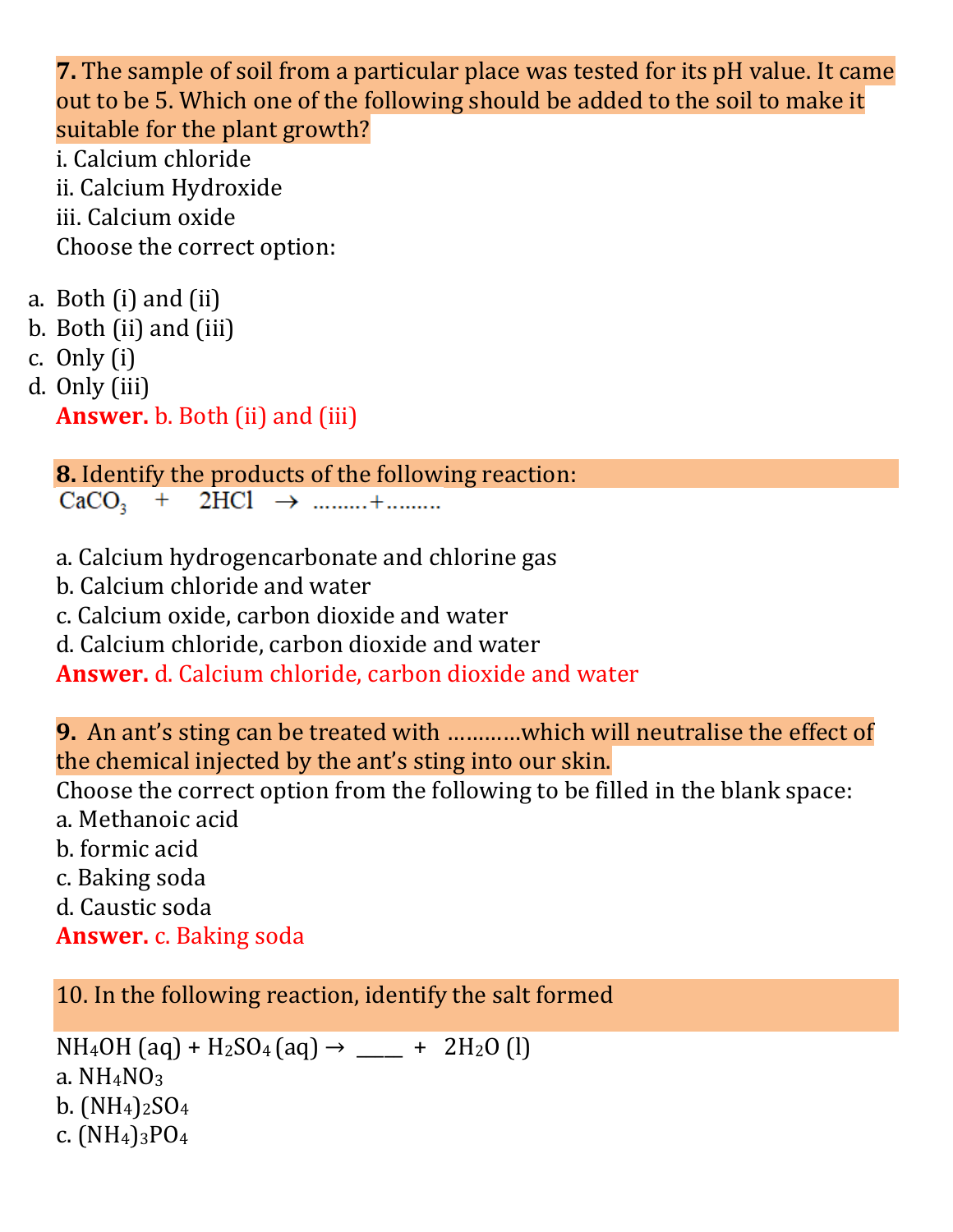## d.  $(NH<sub>4</sub>)<sub>2</sub>S$ Answer. b.  $(NH_4)_2SO_4$ 11. Which of the following salt will give acidic solution when dissolved in water?

a. NH4Cl b. NaCl

c. Na2CO<sup>3</sup> d. CH3COONa **Answer.** a. NH4Cl

# **12.** Bleaching powder is used as a disinfectant for water to:

a. Make water tastier b. Remove all the dirt from water c. Make water germ-free d. Make water clear **Answer.** c. Make water germ-free

a.  $CaSO<sub>4</sub>$ .2H<sub>2</sub>O

b. CaSO<sub>4</sub>. $\frac{1}{2}H_2O$ 

c. 
$$
CaSO_4.H_2O
$$

d.  $CaSO<sub>4</sub>$ .  $10H<sub>2</sub>O$ 

Answer. b. CaSO<sub>4</sub>. $\frac{1}{2}H_2O$ 

### **14.** Which one of the following salts will dissolve in water to form an alkaline solution?

a. Potassium carbonate

b. Sodium chloride

c. Sodium carbonate

d. Potassium sulphate

**Answer.** a. Potassium carbonate

**15.** Copper sulphate crystals when heated strongly, lose their water of crystallization to give anhydrous copper sulphate accompanied by a change in